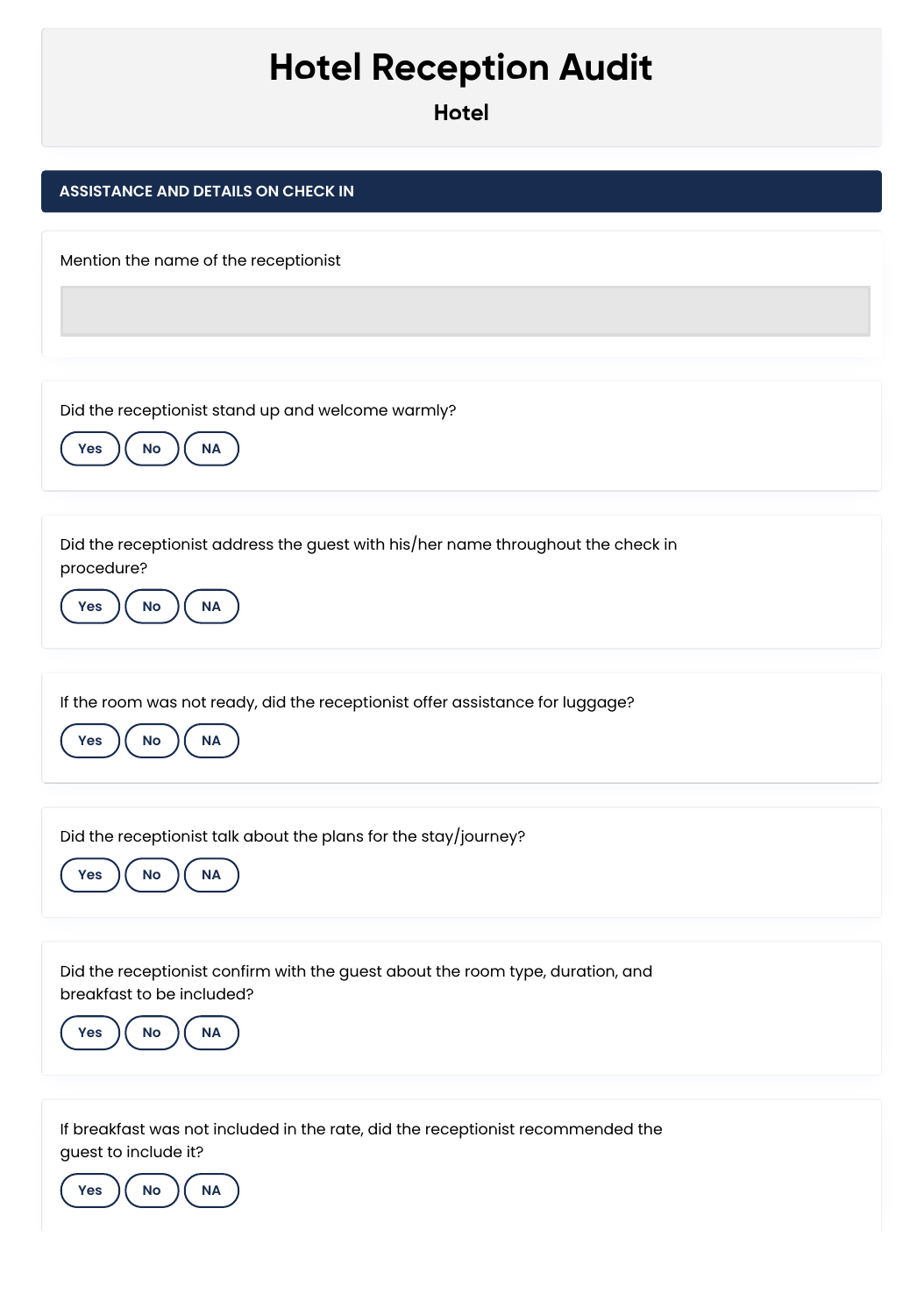| Did the receptionist offer assistance to the guest on wake up call?<br>No<br>$\sf NA$<br><b>Yes</b>                                                                                            |
|------------------------------------------------------------------------------------------------------------------------------------------------------------------------------------------------|
| Did the receptionist explain about the complimentary newspaper<br><b>NA</b><br>No<br>Yes                                                                                                       |
| If the room is reserved on the basis of pay at arrival, did the receptionist take full<br>payment before guest's check in?<br><b>No</b><br>Yes<br><b>NA</b>                                    |
| Did the receptionist ask for a card to hold on to secure incidentals?<br>No<br><b>NA</b><br><b>Yes</b>                                                                                         |
| Did the receptionist offered to book a time or if the guest is having any other plans?<br>No<br><b>Yes</b><br><b>NA</b>                                                                        |
| Did the receptionist explain about the charges of late check out to the guest?<br>NA<br>No<br><b>Yes</b>                                                                                       |
| Did the receptionist share the wifi and password with the guest?<br>No<br>NA<br><b>Yes</b>                                                                                                     |
| Did the receptionist stand up while handing over the room key to the guest, also<br>explaining directions to the room and offering luggage assistance?<br><b>No</b><br><b>NA</b><br><b>Yes</b> |

Did receptionist finish check in process addressing guest's name and sharing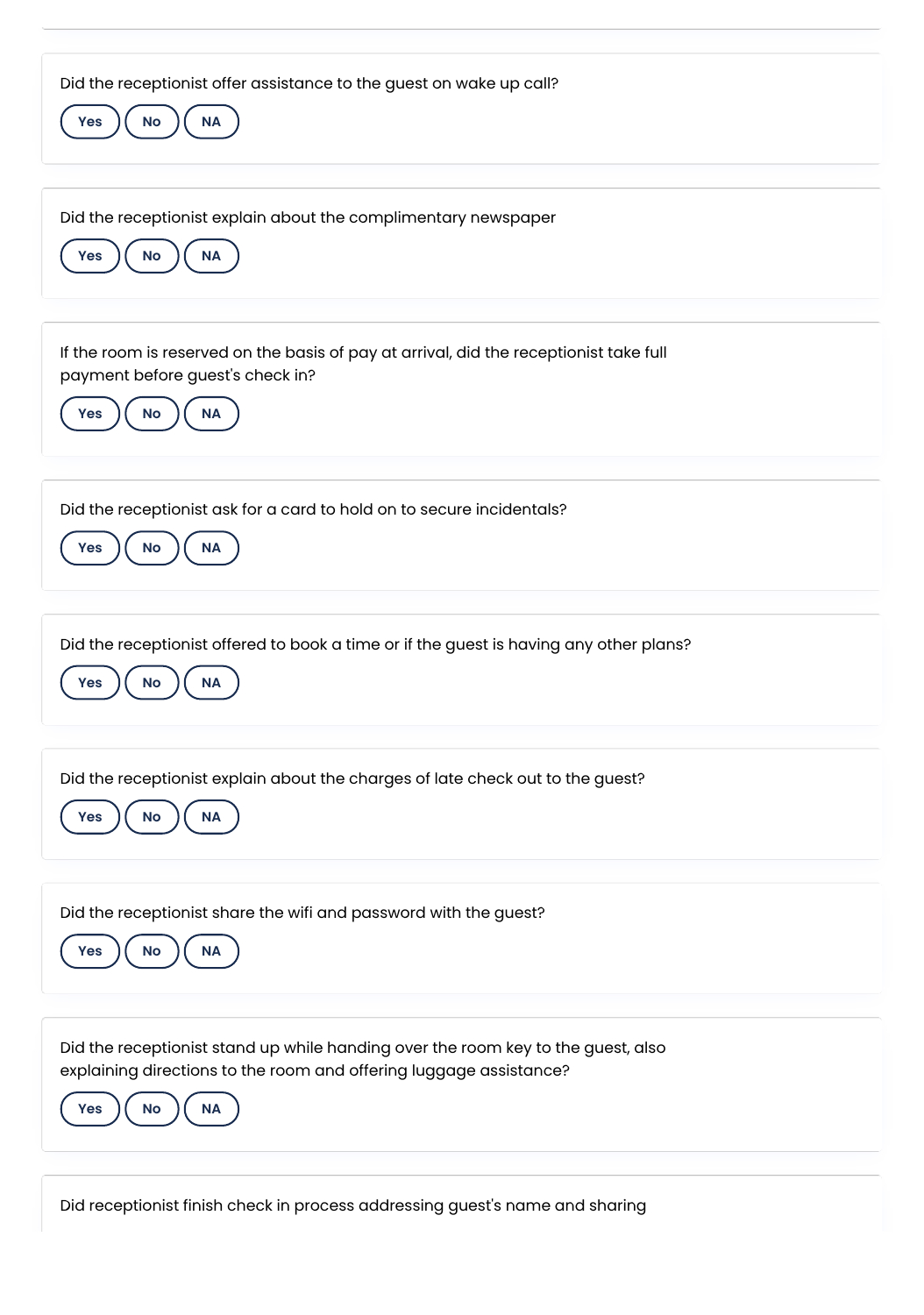reception call number?



## **ASSISTANCE AND DETAILS ON CHECKOUT**

Mention the name of the receptionist

Did receptionist stand when the guest arrived at desk?



Did receptionist address the guest by name to check the reservation?

**Yes**  $\left(\begin{array}{c} \mathsf{No} \end{array}\right)$  ( NA

Did the receptionist mention the guest name while having the conversation?



Did the receptionist engage in a conversation to enquire about the guest's stay at the hotel and their time at the location?



Did the receptionist engage in conversation with the guest relating to the plan after leaving the hotel?



Did the receptionist confirm about the payment settlement and if there were any incidentals to be settled from room charge or mini bar?

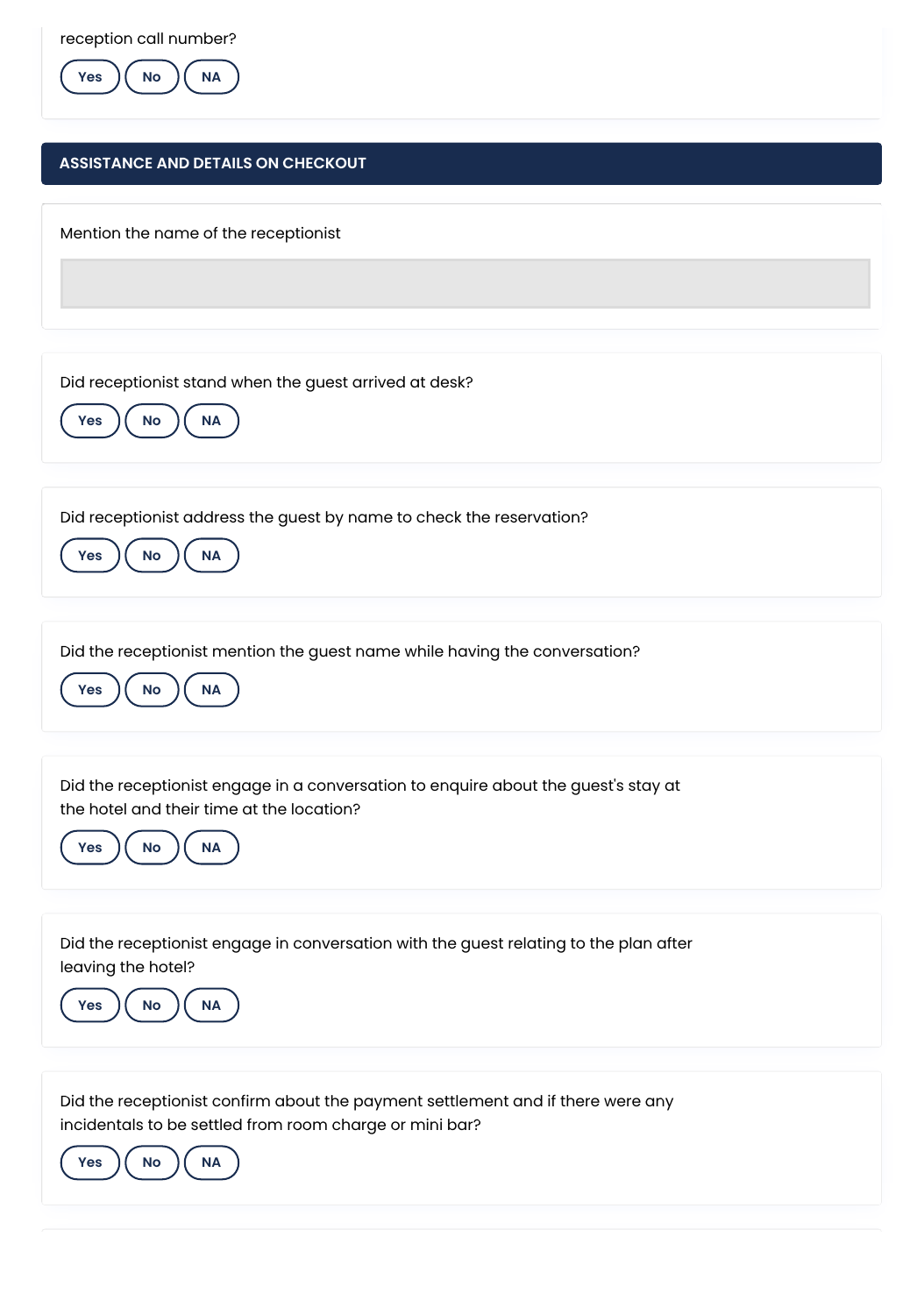| Did the receptionist ask if the guest had anything from the mini bar?<br>$\mathsf{No}$<br><b>NA</b><br>Yes                                    |
|-----------------------------------------------------------------------------------------------------------------------------------------------|
| Did the receptionist offer a copy of the bill and was it handed over in an envelope?<br>$\sf NA$<br>No<br>Yes                                 |
| Did the staff bid farewell mentioning to 'see you soon' and explaining any offers (if<br>present)?<br>No<br>$\sf NA$<br>Yes                   |
| Did the receptionist offer to book a cab/luggage assistance or other assistance at<br>the time of departure?<br><b>No</b><br><b>NA</b><br>Yes |
| Did the receptionist stand up after finishing check out formalities?<br>$\mathsf{No}$<br><b>NA</b><br>Yes                                     |
| Did the receptionist thank the guest addressing their name and mentioned to see<br>them again?<br>No<br>NA<br>Yes                             |
| <b>ASSISTANCE FROM PORTER</b>                                                                                                                 |
| Mention the name of porter                                                                                                                    |
| Did you observe the porters engaged in a guest related activity/eager to assist<br>guests?                                                    |

**Yes No NA**